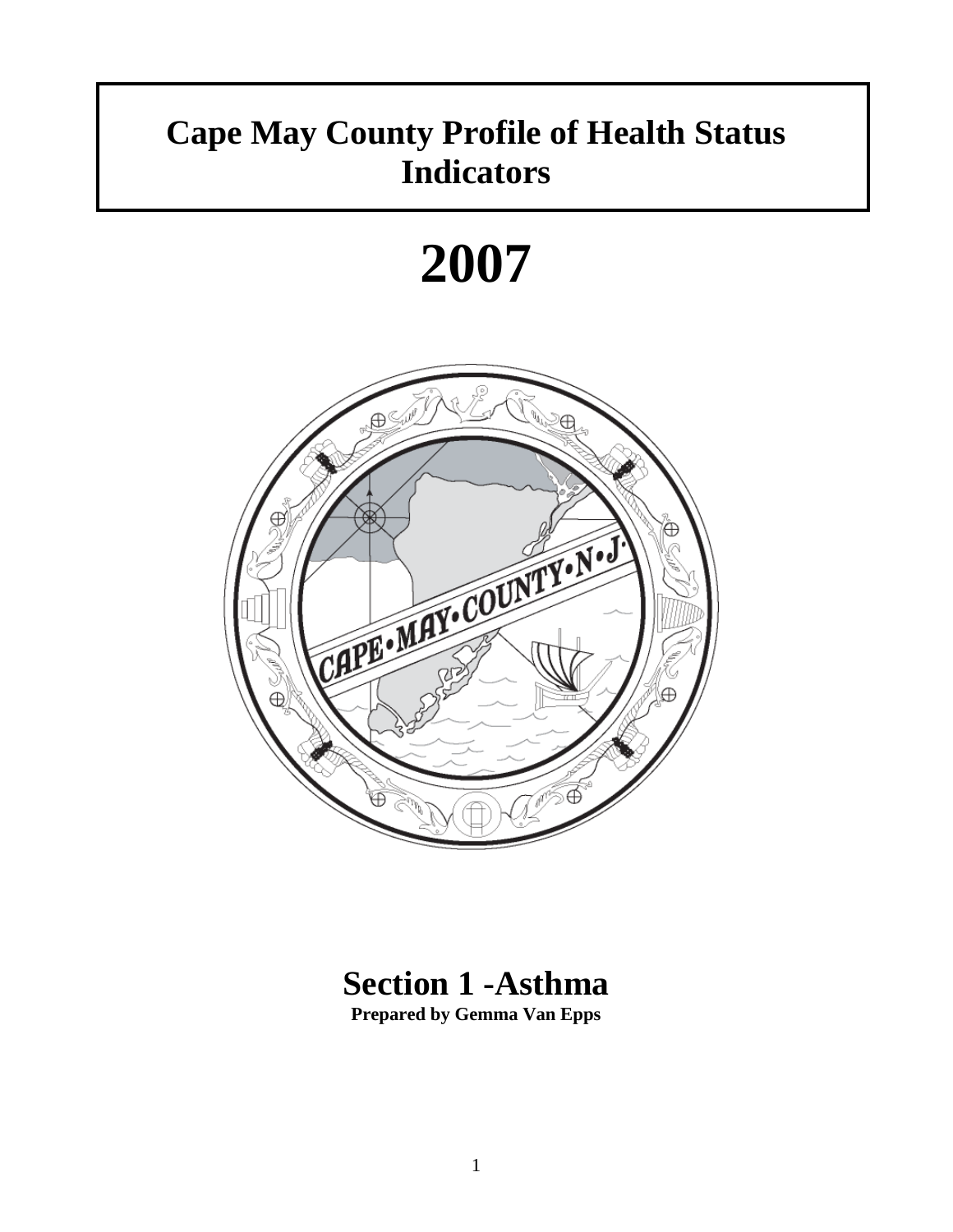#### **Background**

Asthma is a chronic respiratory disease involving inflammation of the airways. Although there is currently no cure for asthma, the disease can be managed so that persons living with asthma can lead a healthy, productive life. The New Jersey Department of Health and Senior Services (NJDHSS) initiated the New Jersey Asthma Surveillance Project in 2000 with the purpose of developing a statewide asthma surveillance system. This program was implemented in response to goals set forth by the state's public health agenda presented in *Healthy New Jersey 2010* as well as the national public health agenda set forth by *Healthy People 2010*. There are two goals of *Healthy New Jersey 2010* pertaining to asthma: 1) To reduce asthma mortality rates and 2) To improve asthma management by reducing inpatient stays and emergency room visits for patients with asthma, including young children.

|                               | Table 1. Current, Target, and Endpoint Asthma Mortanty Kates for New Jersey |       |              |  |  |
|-------------------------------|-----------------------------------------------------------------------------|-------|--------------|--|--|
| <b>Asthma Mortality Rates</b> | <b>Total</b>                                                                | White | <b>Black</b> |  |  |
| per 100,000                   |                                                                             |       |              |  |  |
| <b>Current</b> (2002)         |                                                                             | 1.9   |              |  |  |
| <b>Target</b>                 |                                                                             | J.O   |              |  |  |
| <b>Endpoint</b>               | J.6                                                                         |       |              |  |  |

#### **Table 1: Current, Target, and Endpoint Asthma Mortality Rates for New Jersey**

Source: *Healthy New Jersey 2010-Update 2005*

| <b>Asthma</b><br><b>Hospitalization Rates</b> | <b>Total</b> | White | <b>Black</b> | <b>Hispanic</b> |
|-----------------------------------------------|--------------|-------|--------------|-----------------|
| per 100,000<br><b>Current</b> (2003)          | 196.4        | 120.1 | 427.4        | 269.1           |
| <b>Target</b>                                 | 150          | 100   | 250          | 150             |
| <b>Endpoint</b>                               | 100          | 100   | 100          | 100             |

#### **Table 2: Current, Target, and Endpoint Asthma Hospitalization Rates for New Jersey**

*Source: Healthy New Jersey 2010-Update 2005* 

#### **Data Availability**

The goal of the New Jersey Asthma Surveillance Project is to collect existing surveillance data on asthma as well as to develop new methods for surveillance and reporting of incidence and prevalence of asthma in New Jersey. Information is collected from hospital discharge data, vital records, and occupational reports. Since the year 2000, the Centers for Disease Control and Prevention's (CDC) Behavioral Risk Factor Surveillance Survey (BRFSS) has incorporated questions pertaining to asthma, which has made it possible to estimate self-reported state and county level asthma prevalence. CDC's Selected Metropolitan/Micropolitan Area Risk Trends (SMART) project uses BRFSS questions to analyze data for certain metropolitan and micropolitan statistical areas and provides self-reported asthma prevalence data for smaller geographic regions. Hospital discharge data available through the NJDHSS Office of Health Care Quality Assessment is presented in this chapter, as is data from the National Health Interview Survey, which provides asthma prevalence estimates for the Mid-Atlantic States.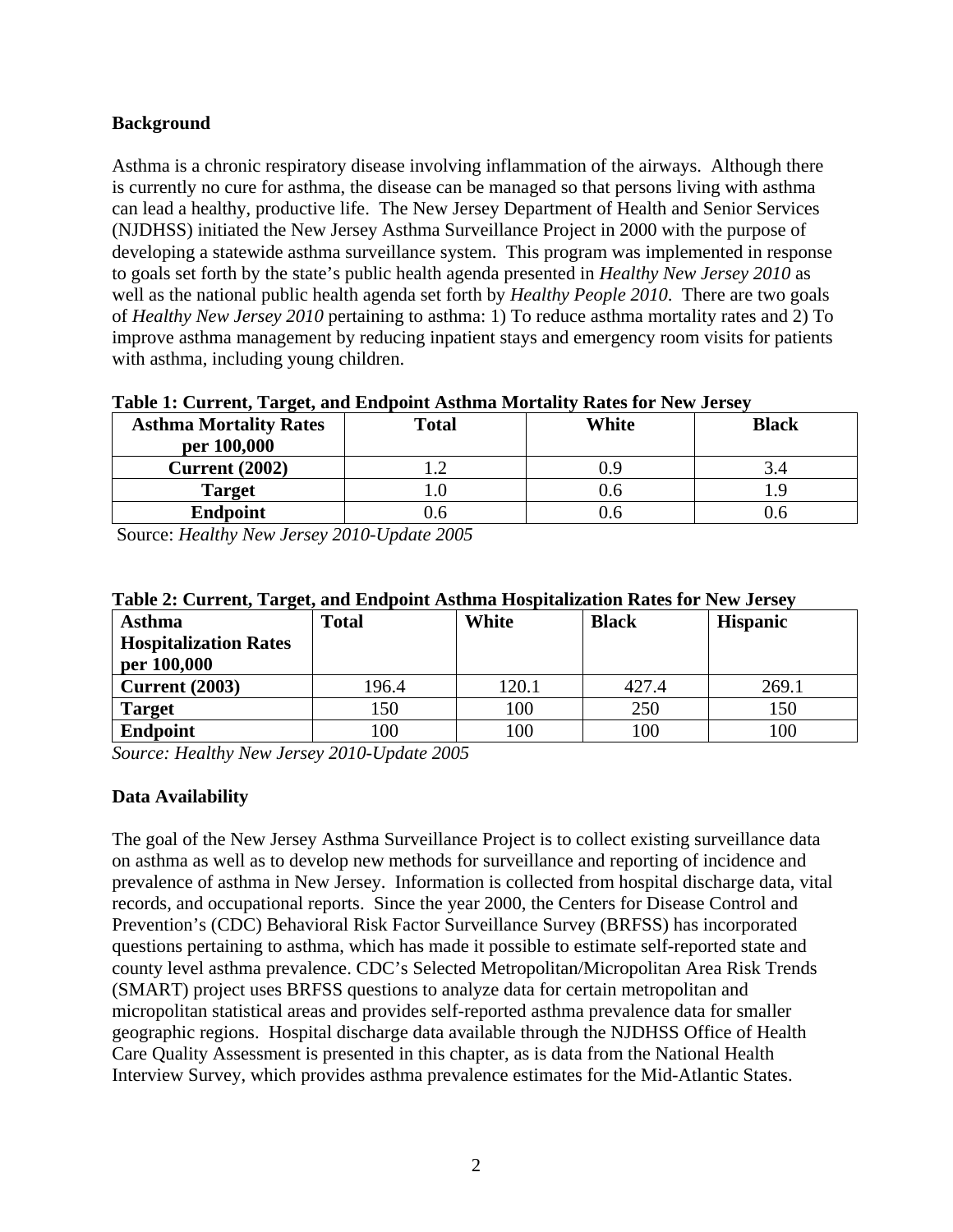*Asthma in New Jersey* was the first report produced specifically by NJDHSS on the epidemiology of asthma in the state. This report was first published in February 2003 and updates have been released annually, the latest of which was in 2006. *Asthma in New Jersey, 2003* and *Asthma in New Jersey-Update 2006* provide the primary, authoritative statistical data for the state of New Jersey that is presented in the following sections. Asthma rates are rising across the country and Figure 1 shows that current asthma prevalence among adults has increased from 2001 to 2004 in New Jersey as well.



Source: *Asthma in New Jersey-Update 2006*

#### **Current and Lifetime Asthma Prevalence among Adults**

Current asthma prevalence among adults is determined by the BRFSS random digit dialing telephone survey. Adult respondents are asked whether or not they have been told by a physician that they currently have asthma. Figure 24 shows asthma prevalence data for New Jersey residents, by county for 2002-2004. The highest prevalence rates are in Warren, Gloucester, and Salem counties. The lowest prevalence rates are in Bergen, Morris, Somerset, and Union counties. Cape May County has the second lowest prevalence rate statewide. Within southern New Jersey, Cape May, Burlington, and Cumberland counties have the lowest prevalence rate (7.3%-8.5%). Camden and Atlantic counties have a higher prevalence rate (8.6%-9.8%) and Gloucester and Salem counties have the highest prevalence rate (above 9.9%).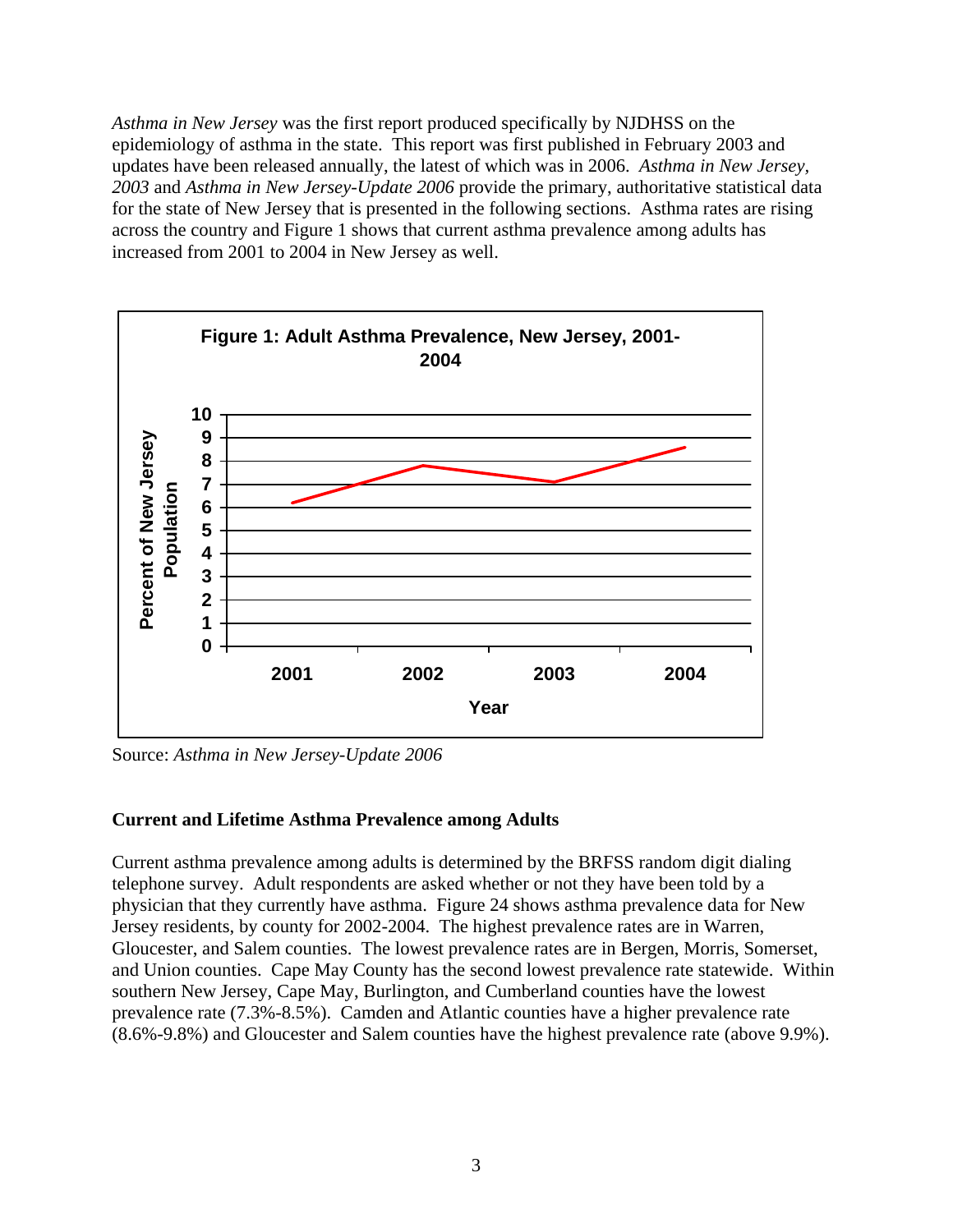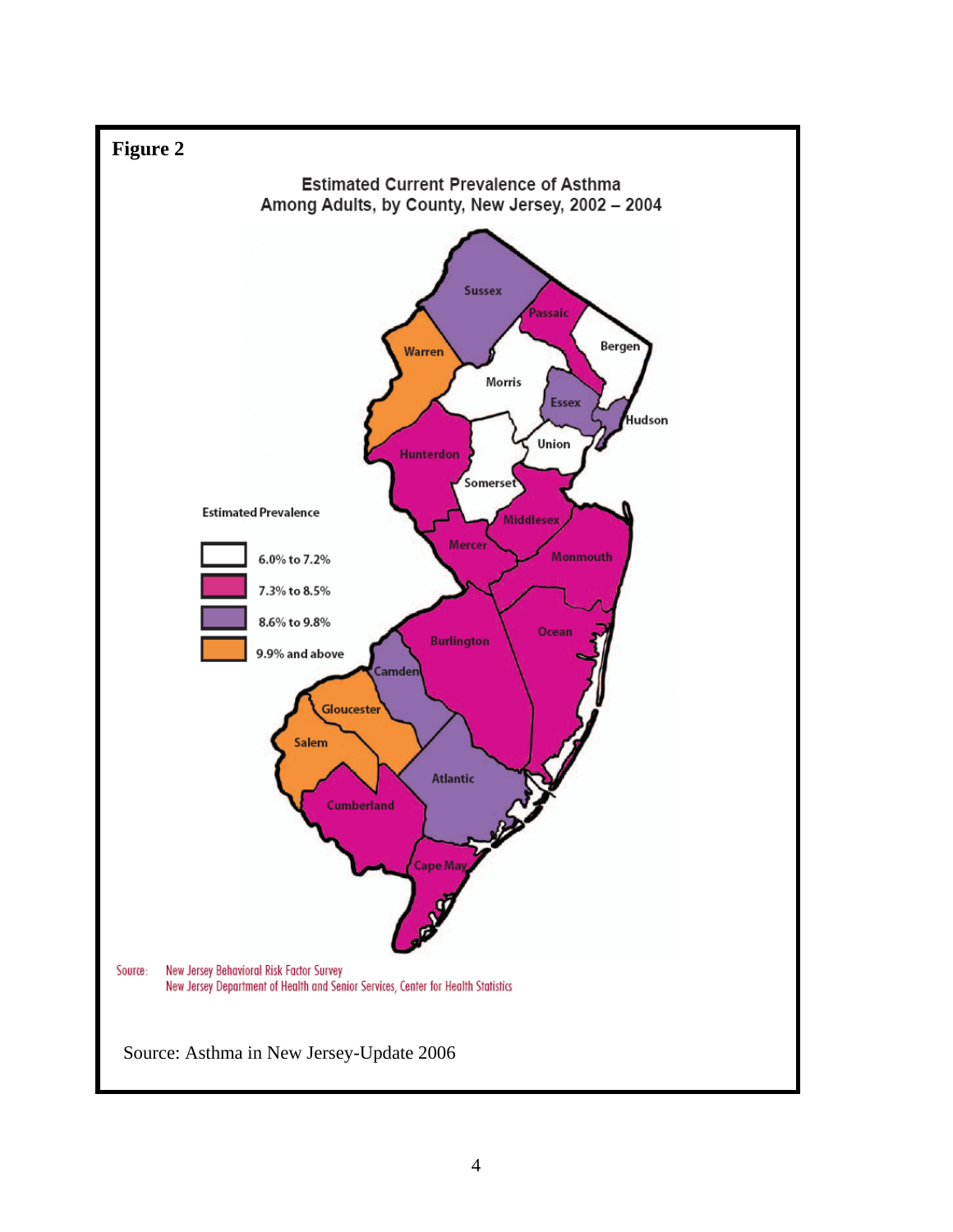The New Jersey Behavioral Risk Factor Survey (NJ BRFS) collects asthma data for residents in the State of New Jersey and stratifies the data according to sex and race. Table 3 shows the asthma prevalence rates in New Jersey by sex for 2002-2004. The estimated percentage of women with asthma is higher than the estimated percentage for men. Table 4 shows the estimated current prevalence of asthma among adults of various races and ethnicities. Non-Hispanic Blacks have the highest prevalence rate (10.4%) followed by Hispanics (7.8%) then followed by Whites (7.5%). Asian/Pacific Islanders have the lowest asthma prevalence rate (5%), which is less than half the prevalence rate of Blacks. Data from the NJ BRFS also indicate that asthma prevalence is highest in households in the lowest income category (less than \$25,000).

**Table 3: Current Prevalence of Asthma among Adults, broken down by gender, New Jersey, 2002-2004** 

| Gender | <b>Current Prevalence % (n)</b> |
|--------|---------------------------------|
| Male   | 5.6 (173,907)                   |
| Female | 9.9 (335,734)                   |
| Total  | 7.9 (509,641)                   |

Source: *Asthma in New Jersey-Update 2006*

#### **Table 4: Current Prevalence of Asthma among Adults, by Race/Ethnicity, New Jersey, 2002-2004**

| <b>Race/Ethnicity</b>  | <b>Current Prevalence % (n)</b> |
|------------------------|---------------------------------|
| White, Non-Hispanic    | 7.5 (317,205)                   |
| Black, Non-Hispanic    | 10.4(74,867)                    |
| Asian/Pacific Islander | 5.0(18,600)                     |
| Hispanic               | 7.8 (73,649)                    |
| Total                  | 7.9(502,510)                    |

Source: *Asthma in New Jersey-Update 2006*

In 2005, CDC's SMART BRFSS program targeted residents of Ocean City and provides a proxy for Cape May County prevalence data. 2005 data for Cape May County (Table 5) shows a current asthma prevalence of 8.5%, which is not statistically different  $(p=0.085)$  than the overall rate for New Jersey, which is 7.5%. Lifetime asthma prevalence data is collected as part of the BRFSS by asking adults if they have ever been told by a doctor or health professional that they have asthma. The lifetime asthma prevalence for adults living in Cape May County (11.8%) (Table 5) is not statistically different from the rate for New Jersey  $(11.7%)$  (p=0.80).

#### **Table 5: Current and Lifetime Asthma Prevalence among Adults in Cape May County and New Jersey, 2005**

|                             | Cape May County | New Jersey  |
|-----------------------------|-----------------|-------------|
| Current Prevalence $\%$ (n) | 8.5(53)         | 7.5 (1090)  |
| Lifetime Prevalence % (n)   | 11.8 (68)       | 11.7 (1610) |
| ____                        |                 |             |

Source: SMART BRFSS

CDC's SMART BRFSS program also targeted residents of the Atlantic City metropolitan statistical area, the Camden metropolitan statistical area, and the Wilmington, DE-MD-NJ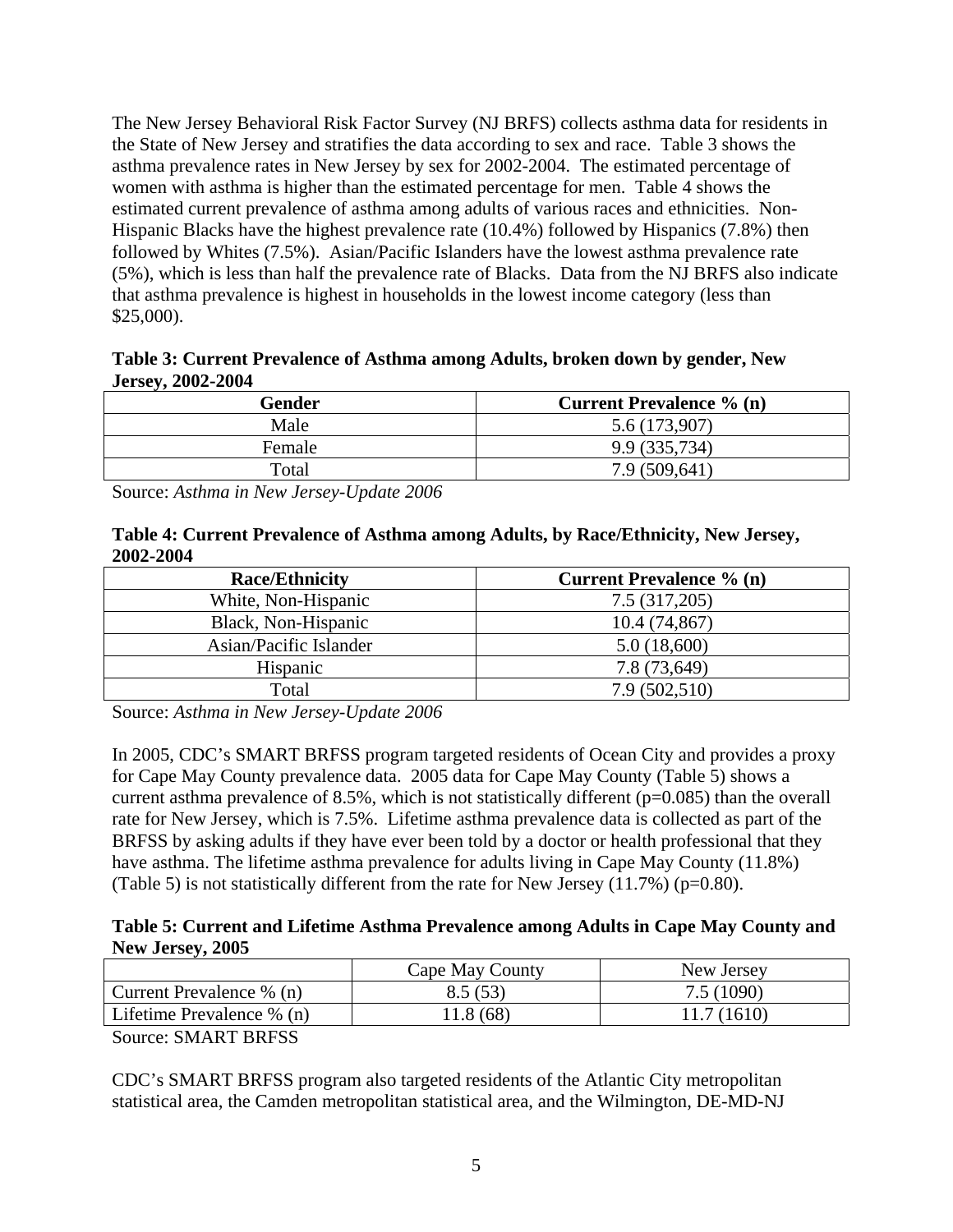metropolitan statistical division in 2005 and has thus provided some additional city-level data regarding adult asthma prevalence in southern New Jersey (Table 6). Out of the cities surveyed as part of CDC's SMART BRFSS in 2005, Ocean City had the highest current asthma prevalence, though it is not significantly higher than the other surveyed cities. Cape May County had the second lowest lifetime asthma prevalence out of the southern New Jersey Counties.

| Table 6: South Jersey Adult Asthma Prevalence 2005 |                                |                                 |  |  |
|----------------------------------------------------|--------------------------------|---------------------------------|--|--|
| County                                             | <b>Current Prevalence (CI)</b> | <b>Lifetime Prevalence (CI)</b> |  |  |
| <b>Atlantic City</b>                               | $7.1(4.6-9.7)$                 | $10.0(7.3-12.8)$                |  |  |
| Camden                                             | $8.0(6.5-9.6)$                 | $12.7(10.8-14.7)$               |  |  |
| <b>Ocean City</b>                                  | $8.5(5.9-11)$                  | $11.8(8.7-15)$                  |  |  |
| Salem County*                                      | $8.0(6.4-9.5)$                 | $12.0(10.2-13.7)$               |  |  |

Source: SMART BRFSS \*Note that Wilmington, DE-MD-NJ Metropolitan Statistical Division represents Salem County.

CDC's National Center for Health Statistics provides current asthma prevalence data for the Mid-Atlantic region, which is comprised of New York, New Jersey, and Pennsylvania. Current asthma prevalence is estimated by asking respondents whether or not a doctor or healthcare professional ever told them they had asthma and whether or not they still have asthma, similar to the BRFSS methodology. The current asthma prevalence for the Mid-Atlantic States (7.8%) is similar to New Jersey's prevalence for 2005 (7.5%). For the Mid-Atlantic States, asthma prevalence was highest among Blacks and those identifying themselves as Hispanic. There is an inverse association between asthma prevalence and income, with higher rates in the lower income groups.

 The trends of asthma prevalence from the county, state, and regional data, are very similar to national trends in asthma prevalence: The highest adult asthma prevalence tends to be among minority groups and in poor populations (poor is defined as below the poverty threshold and near poor is defined as between 100-200% of the poverty threshold).

#### **Childhood Asthma Prevalence**

Data is used from the National Survey of Children's Health to estimate the current prevalence of asthma among children in New Jersey. The NSCH asks parents if a healthcare professional has ever told them that their child has asthma. Table 7 shows that Black and Hispanic children have a higher asthma prevalence than White children, indicating that adult asthma prevalence trends are similar for children. At this time, county level asthma prevalence data was not available.

| Twore $\alpha$ can che i returnee of repairing antony children beloc <sub>i</sub> $\alpha$ |                |
|--------------------------------------------------------------------------------------------|----------------|
| <b>Race/Ethnicity</b>                                                                      | <b>Percent</b> |
| White                                                                                      | 7.4            |
| <b>Black</b>                                                                               | 12.8           |
| Hispanic                                                                                   | 10.4           |

Source: *Asthma in New Jersey-Update 2006*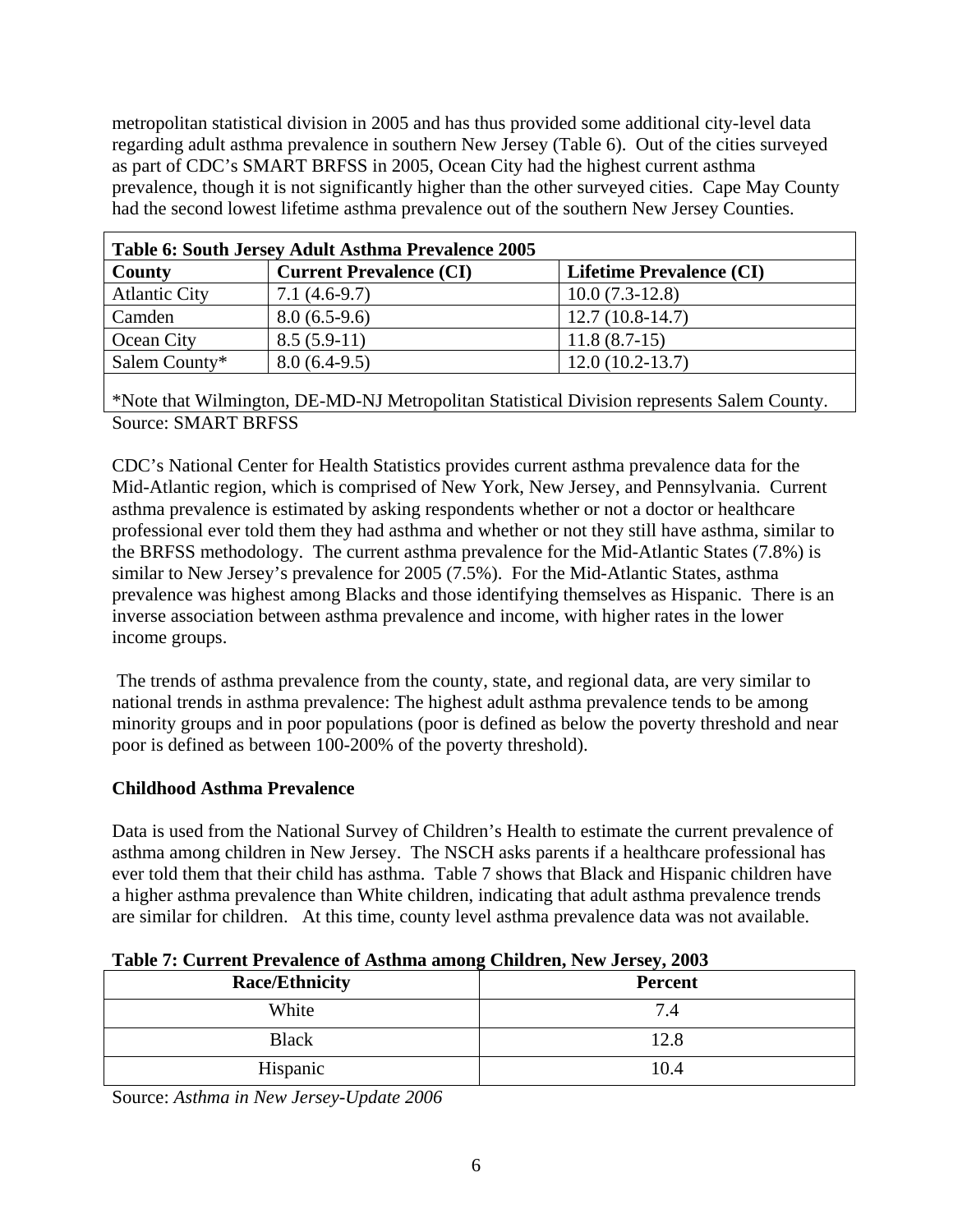#### **Asthma Hospitalizations**

Hospital discharge data is used to determine population-based information on asthma morbidity. This data is available through the NJDHSS Office of Healthcare Quality. Figure 3 and Table 8 show asthma hospitalization rates for southern New Jersey counties and for New Jersey from 2000 to 2005.



Source: Inpatient Hospital Acute Care Statistics 2000-2005 and U.S. Census Bureau

| Table 8: Asthma Hospitalization Rates per 100,000 Residents 2000-2005 |      |      |      |      |      |      |
|-----------------------------------------------------------------------|------|------|------|------|------|------|
| County                                                                | 2000 | 2001 | 2002 | 2003 | 2004 | 2005 |
| Camden                                                                | 205  | 199  | 201  | 262  | 243  | 248  |
| Atlantic                                                              | 163  | 186  | 188  | 214  | 195  | 188  |
| Cumberland                                                            | 195  | 181  | 164  | 228  | 181  | 180  |
| Salem                                                                 | 165  | 135  | 128  | 195  | 210  | 182  |
| New Jersey                                                            | 153  | 163  | 161  | 190  | 175  | 176  |
| <b>Cape May</b>                                                       | 154  | 138  | 157  | 143  | 137  | 161  |
| <b>Burlington</b>                                                     | 131  | 135  | 137  | 162  | 135  | 148  |
| Gloucester                                                            | 119  | 120  | 116  | 138  | 125  | 151  |

Source: Inpatient Hospital Acute Care Statistics 2000-2005 and U.S. Census Bureau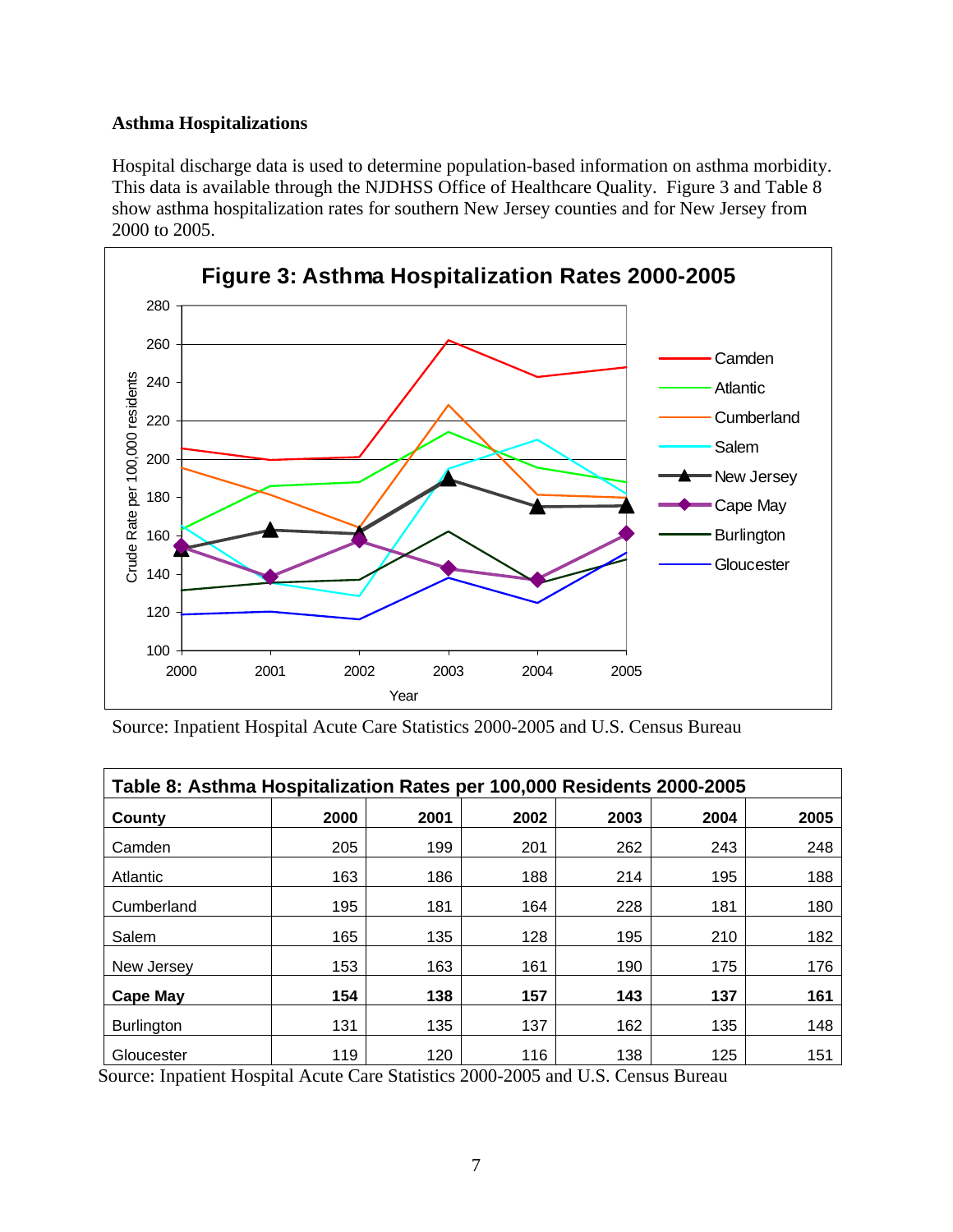Cape May County has a lower asthma hospitalization rate than the state of New Jersey (Table 8). Compared with other southern New Jersey Counties, Cape May County's asthma hospitalization rate is lower than Camden, Atlantic, Salem and Cumberland Counties and is higher than Gloucester County. Burlington County has a similar hospitalization rate when compared with Cape May County. The rate of asthma hospitalizations decreased in Cape May County from 2002 to 2004, then rose between 2004 and 2005 to a rate of about 160 per 100,000 residents. The 2005 rate is higher than all yearly rates since 2000 for Cape May County.

The previous hospitalization rates were not adjusted for age<sup>1</sup> due to data limitations. Figure 4 shows the age-adjusted asthma hospitalization rate ranges for New Jersey, by county, per 100,000 New Jersey residents averaged over the years from 2001-2004.



#### **Figure 4** Average Age Adjusted Hospital Discharge Rates for Asthma, by County, New Jersey, 2001-2004

Source: *Asthma in New Jersey-Update 2006* 

1

<sup>&</sup>lt;sup>1</sup> Age-adjusted rates are computed by applying age-specific rates in a population of interest to a standardized age distribution, in order to eliminate differences in observed rates that result from age differences in population composition.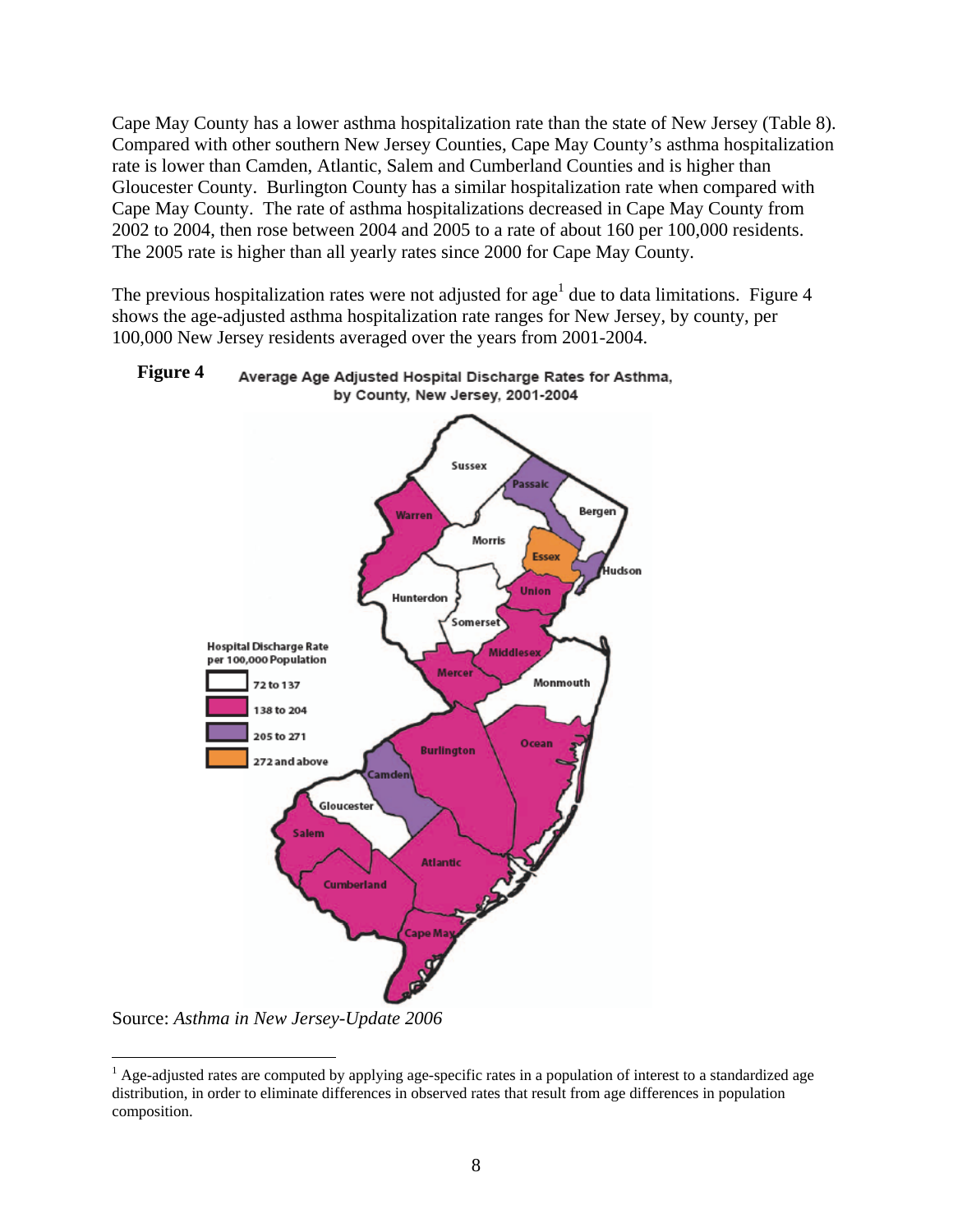Essex County has the highest age-adjusted asthma hospitalization rate in the State (over 272 per 100,000). In southern New Jersey, Camden has the highest age-adjusted hospital discharge rate for asthma (205-271 per 100,000). Cape May County as well as Burlington, Salem, Cumberland, and Atlantic Counties have a hospital discharge rate of 138-204 per 100,000. Gloucester County has the lowest asthma hospital discharge rate range (72-137 per 100,000) in southern New Jersey.

Asthma hospitalization rates are not equal across all sexes and races/ethnicities and it is therefore useful to break down hospitalization rates by demographic variables. Figure 5 shows the distribution of persons hospitalized for asthma, by sex, for southern New Jersey counties and for New Jersey for the years 1994-1999. In New Jersey, as well as in all southern New Jersey counties, more females were hospitalized for asthma than males. More recent data from Cape May County indicates that females made up 67% of Cape May County residents seen at hospitals with asthma during 2005.



Source: *Asthma in New Jersey, 2003*

Figure 6 and Table 9 show hospitalization rates for asthma by race and ethnicity for 1994-1999. Blacks and Hispanics have higher hospitalization rates than both Asians and Whites. These findings are consistent with the findings of the New Jersey State Interdepartmental Asthma Committee, which stated that asthma has a disproportionate impact on women and minorities.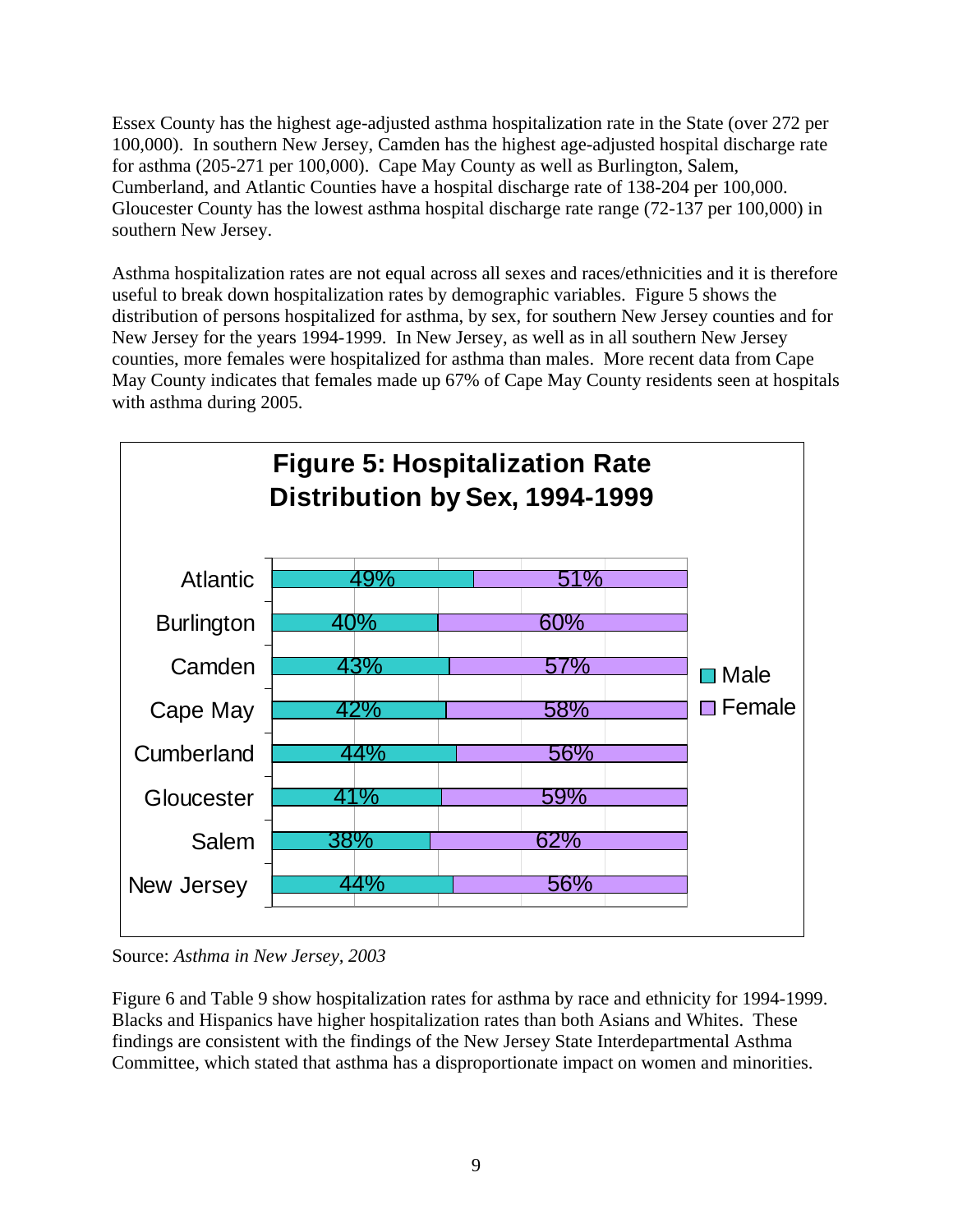Further, the Committee also stated that use of the hospital for asthma symptoms indicates a lack of effective asthma management in the community<sup>2</sup>.

| Table 9: Hospitalization Rates (per 100,000 NJ Residents) by Race/Ethnicity,<br>1994-1999 Average |                 |                 |                 |                 |
|---------------------------------------------------------------------------------------------------|-----------------|-----------------|-----------------|-----------------|
| County                                                                                            | <b>Asian-NH</b> | <b>White-NH</b> | <b>Hispanic</b> | <b>Black-NH</b> |
| Atlantic                                                                                          | 33              | 138             | 349             | 435             |
| <b>Burlington</b>                                                                                 | 44              | 81              | 100             | 216             |
| Camden                                                                                            | 33              | 83              | 358             | 339             |
| <b>Cape May</b>                                                                                   | 18              | 132             | 307             | 292             |
| Cumberland                                                                                        | 30              | 89              | 236             | 200             |
| Gloucester                                                                                        | 14              | 30              | 40              | 59              |
| Salem                                                                                             | 31              | 106             | 255             | 343             |
| New Jersev                                                                                        | 43              | 83              | 230             | 348             |

Source: *Asthma in New Jersey, 2003* 



*Source: Asthma in New Jersey, 2003* 

Figure 7 and Table 10 show asthma hospitalization rates by age group for southern New Jersey counties for 1994-1999. Children under the age of 5 years have higher hospitalization rates than

<sup>&</sup>lt;sup>2</sup> The Adler Group (2006). Review of the Interdepartmental Asthma Strategic Plan.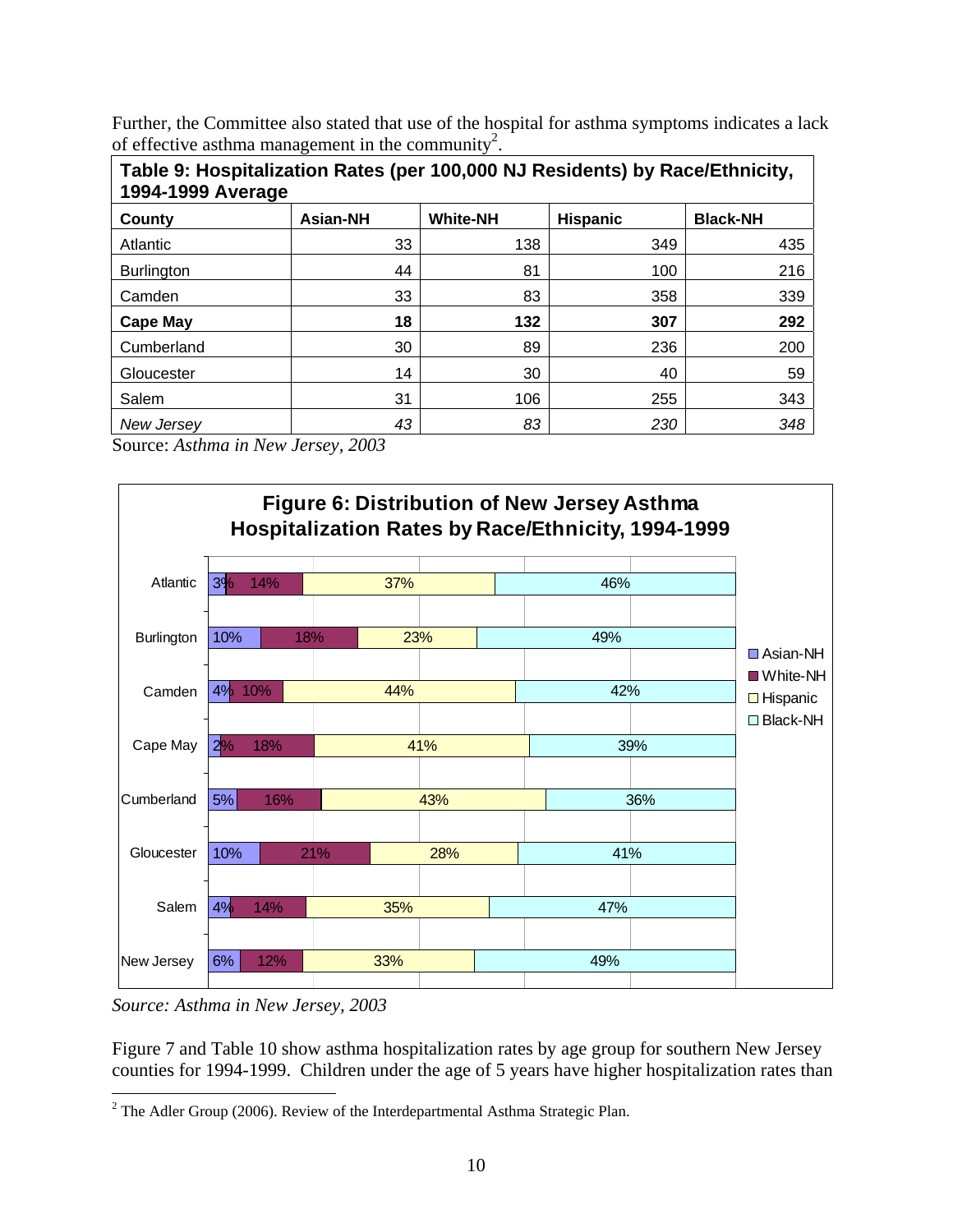the other age groups in all southern New Jersey counties as well as in the State of New Jersey. Out of the southern New Jersey counties, Atlantic County had the highest hospitalization rate in this age group, followed by Camden, Salem, and Cumberland Counties. In Cape May County, children under 5 had a hospitalization rate of 452 per 100,000, while the other age groups ranged from 140 to 182 per 100,000 New Jersey Residents.



Source: *Asthma in New Jersey, 2003* 

| Table 10: Asthma Hospitalization Rates By Age Group Per 100,000 NJ Residents |           |          |           |           |
|------------------------------------------------------------------------------|-----------|----------|-----------|-----------|
| County                                                                       | Age $< 5$ | Age 5-19 | Age 20-64 | Age $65+$ |
| <b>Atlantic</b>                                                              | 1068      | 296      | 159       | 153       |
| <b>Burlington</b>                                                            | 309       | 118      | 118       | 147       |
| Camden                                                                       | 565       | 197      | 214       | 255       |
| <b>Cape May</b>                                                              | 452       | 175      | 140       | 182       |
| <b>Cumberland</b>                                                            | 520       | 127      | 141       | 156       |
| <b>Gloucester</b>                                                            | 247       | 105      | 89        | 141       |
| <b>Salem</b>                                                                 | 528       | 109      | 156       | 244       |
| <b>New Jersey-All</b>                                                        | 600       | 180      | 150       | 181       |

Source: *Asthma in New Jersey, 2003*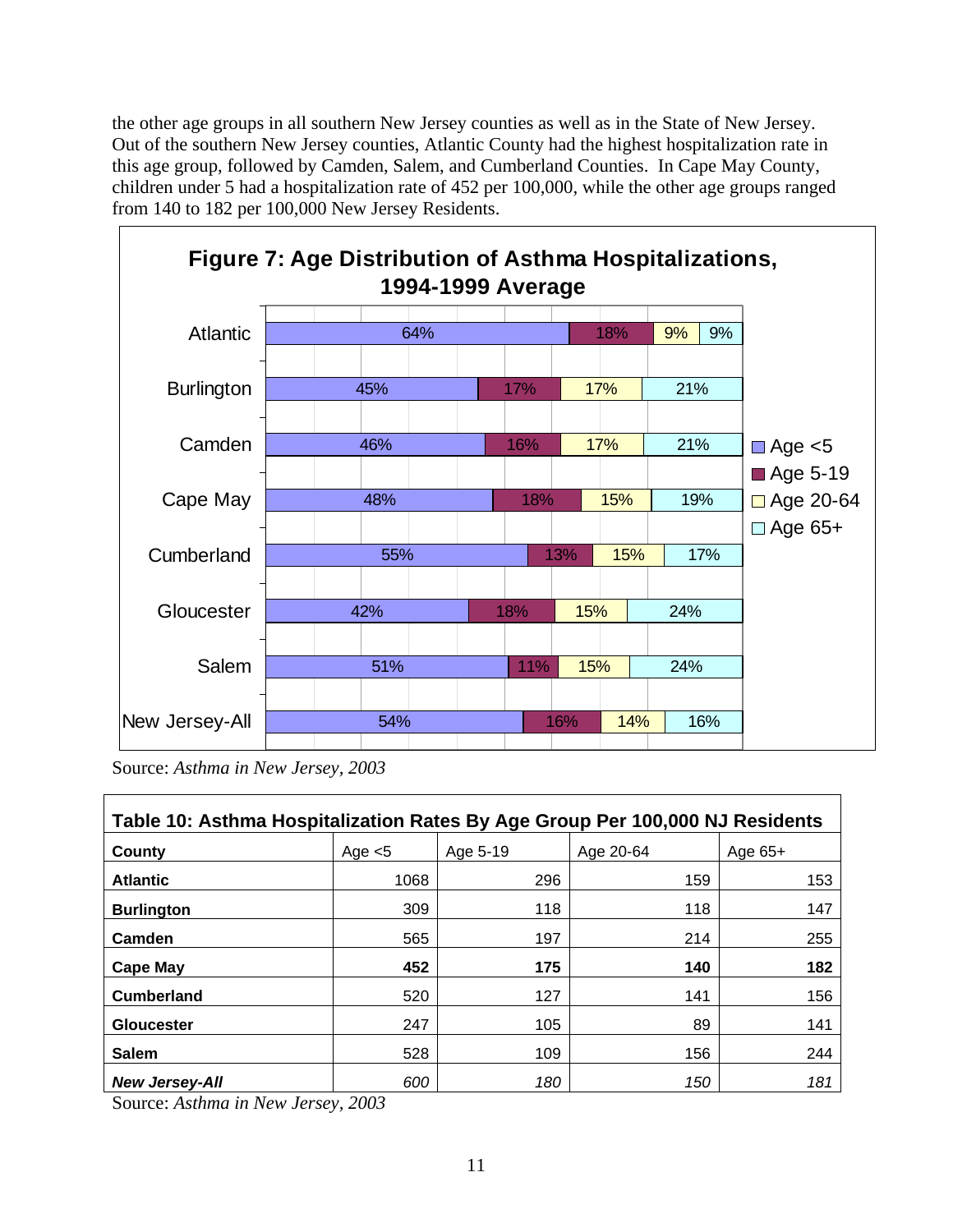Figure 8 shows the number of Cape May County residents seen at hospitals with asthma during 2005. May had the highest frequency of patients and July had the least. Over the whole year the number of patients each month ranged from 26-42.





#### **Asthma Mortality**

Asthma is rarely a cause of death and the number of deaths from asthma has been decreasing over the last 10 years. The death rate from asthma between 1989 and 2003 was 15 per million and between 2001 and 2003, the death rate was 13 per million population. However, there is a racial and ethnic disparity among those who have died due to asthma. Over the years 2001 to 2003, the age adjusted death rate for Blacks was 37 per million, 19 per million for Hispanics, 7 per million for Whites, and 4 per million for Asians<sup>3</sup>. Table 11 shows the number of deaths where asthma was the underlying cause of death for southern New Jersey Counties and for New Jersey in 2003. Camden and Burlington Counties had the most deaths, 8 and 9 respectively. Cape May County had one death due to asthma.

| Table 11: Number of Deaths where Asthma was the Underlying Cause of Death, 2003 |  |  |
|---------------------------------------------------------------------------------|--|--|
| Atlantic                                                                        |  |  |
| Burlington                                                                      |  |  |
| Camden                                                                          |  |  |
| <b>Cape May</b>                                                                 |  |  |
| Cumberland                                                                      |  |  |
| Gloucester                                                                      |  |  |
| Salem                                                                           |  |  |
| New Jersey                                                                      |  |  |

Source: NJDHSS, Center for Health Statistics, New Jersey Health Statistics, 2003, Deaths and Death Rates by County

 $\overline{a}$ <sup>3</sup> *Asthma in New Jersey-Update 2006*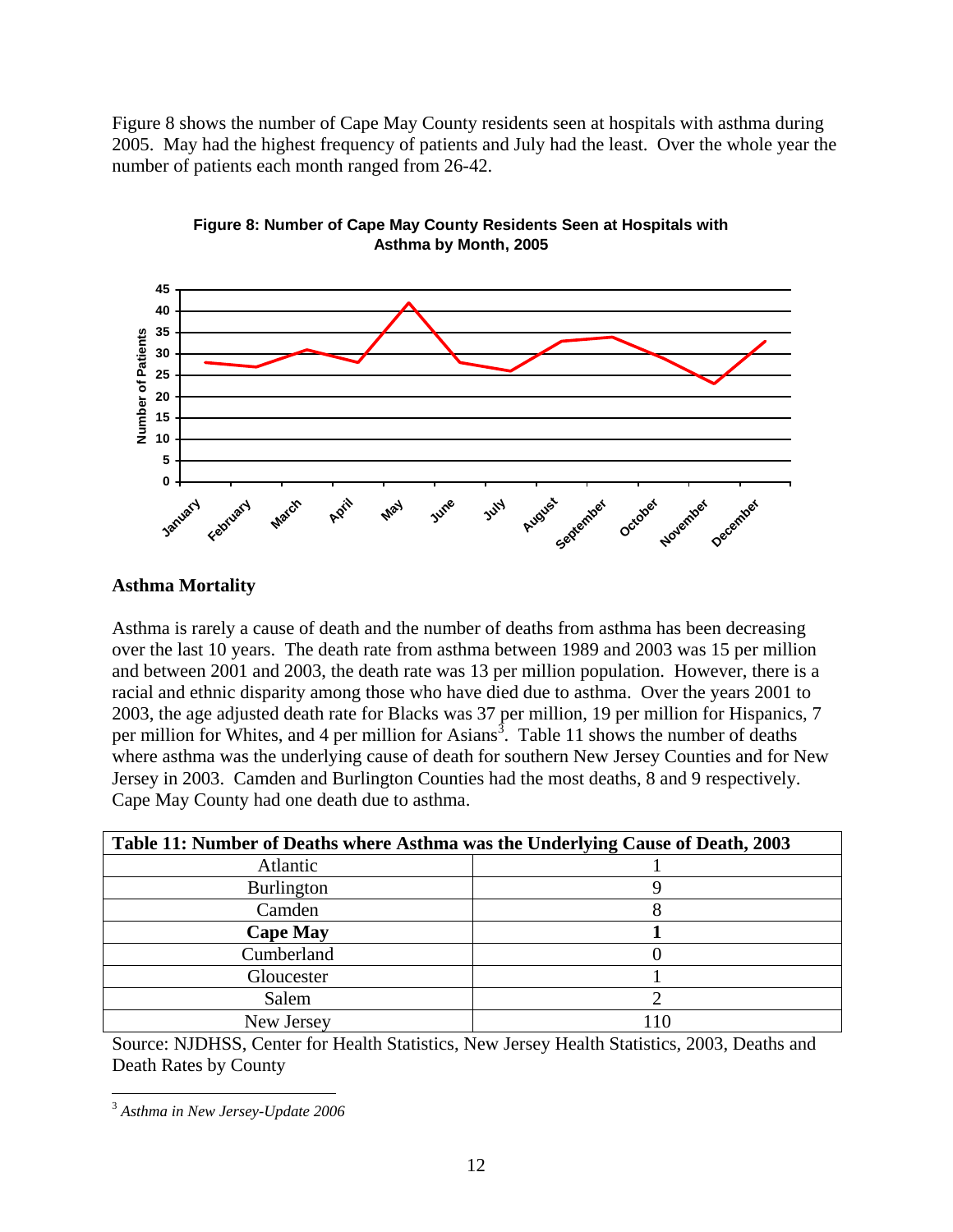#### **Work-Related Asthma**

Work related or occupational asthma has become the most common work-related lung disease in the United States, according to the National Institute of Occupational Safety and Health. Approximately 10.7% of adult asthma cases in New Jersey are a result of workplace exposures. Table 12 shows the percent of adult asthma cases that are work-related stratified by race and ethnicity. Those that identify themselves as Hispanic have the highest percentage of workrelated asthma among the racial and ethnic groups and Asians have the lowest percentage.

| Table 12: Percent of Asthma Cases that are Work Related Among New Jersey Adults with |  |
|--------------------------------------------------------------------------------------|--|
| Asthma, 2003-2004                                                                    |  |

|        | Asian | White | <b>Black</b>     | Hispanic                 |
|--------|-------|-------|------------------|--------------------------|
| Male   |       | 9.0   | 1.4              | 24.9                     |
| Female | 4.0   | ر.,   | $\Omega$<br>19.U | 1 $\cap$ $\Box$<br>10. . |
| Total  | ن ک   | ╯.∠   | റ റ<br>╯.∠       | $1 -$<br>17.J            |

Figure 8 shows the percent of work-related asthma cases by type of industry from 1988-2005. The health services industry accounts for the largest percentage (16%) of work-related asthma cases followed by the chemical and allied products industries (11%).

#### **Figure 8**







Source: *Asthma in New Jersey-Update 2006*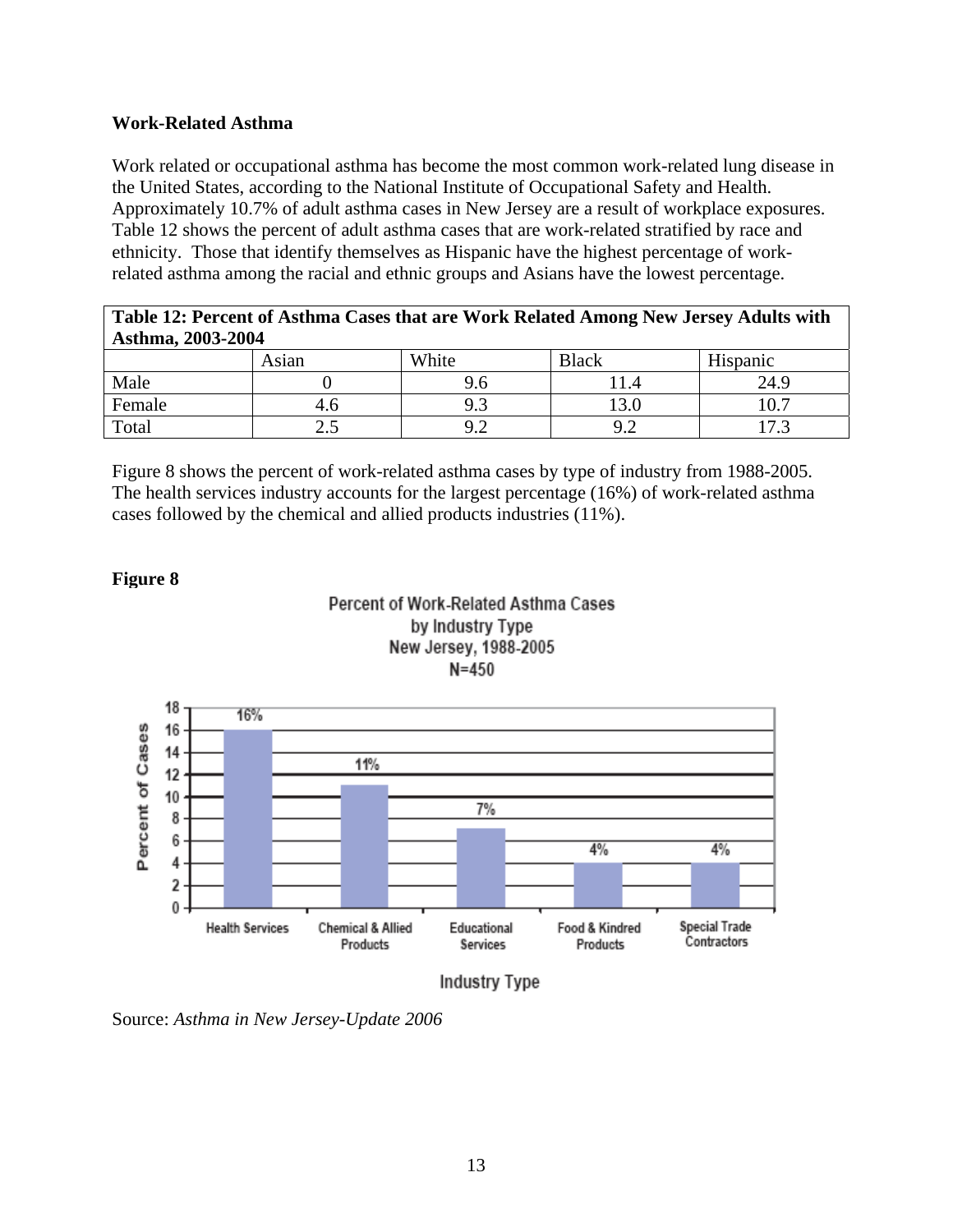Table 13 shows the causative agents that are most commonly associated with work-related asthma in New Jersey.

| Table 13: Agents Most Commonly Associated with Work-Related Asthma in New Jersey |                                    |  |  |  |
|----------------------------------------------------------------------------------|------------------------------------|--|--|--|
| Chemicals                                                                        | Chlorine                           |  |  |  |
| <b>Indoor Air Pollutants</b>                                                     | Discyanates                        |  |  |  |
| Diesel Exhaust                                                                   | Oil                                |  |  |  |
| Formaldehyde                                                                     | Solvent                            |  |  |  |
| Dust                                                                             | Papain                             |  |  |  |
| <b>Soluble Platinum Salts</b>                                                    | Flour                              |  |  |  |
| Latex                                                                            | <b>Wood Dust</b>                   |  |  |  |
| Mold                                                                             | PVC thermal decomposition products |  |  |  |
| Toluene Diisocyanate                                                             | <b>Cleaning Materials</b>          |  |  |  |
| Glutaraldehyde                                                                   | <b>Welding Fumes</b>               |  |  |  |
| Smoke                                                                            | Methyl Methacrylate                |  |  |  |
| <b>Epoxy Resins</b>                                                              | Benzalkonium Chloride              |  |  |  |
|                                                                                  | Malathion                          |  |  |  |

Source: *Asthma in New Jersey-Update 2006*

Figure 9 shows the percent of work-related asthma cases by primary occupation from 1988-2005. Operators, fabricators, and laborers had the highest proportion of work-related asthma cases (29%) followed by both managerial and professional workers and technical, sales, and administrative support workers (20%).

#### **Figure 9**

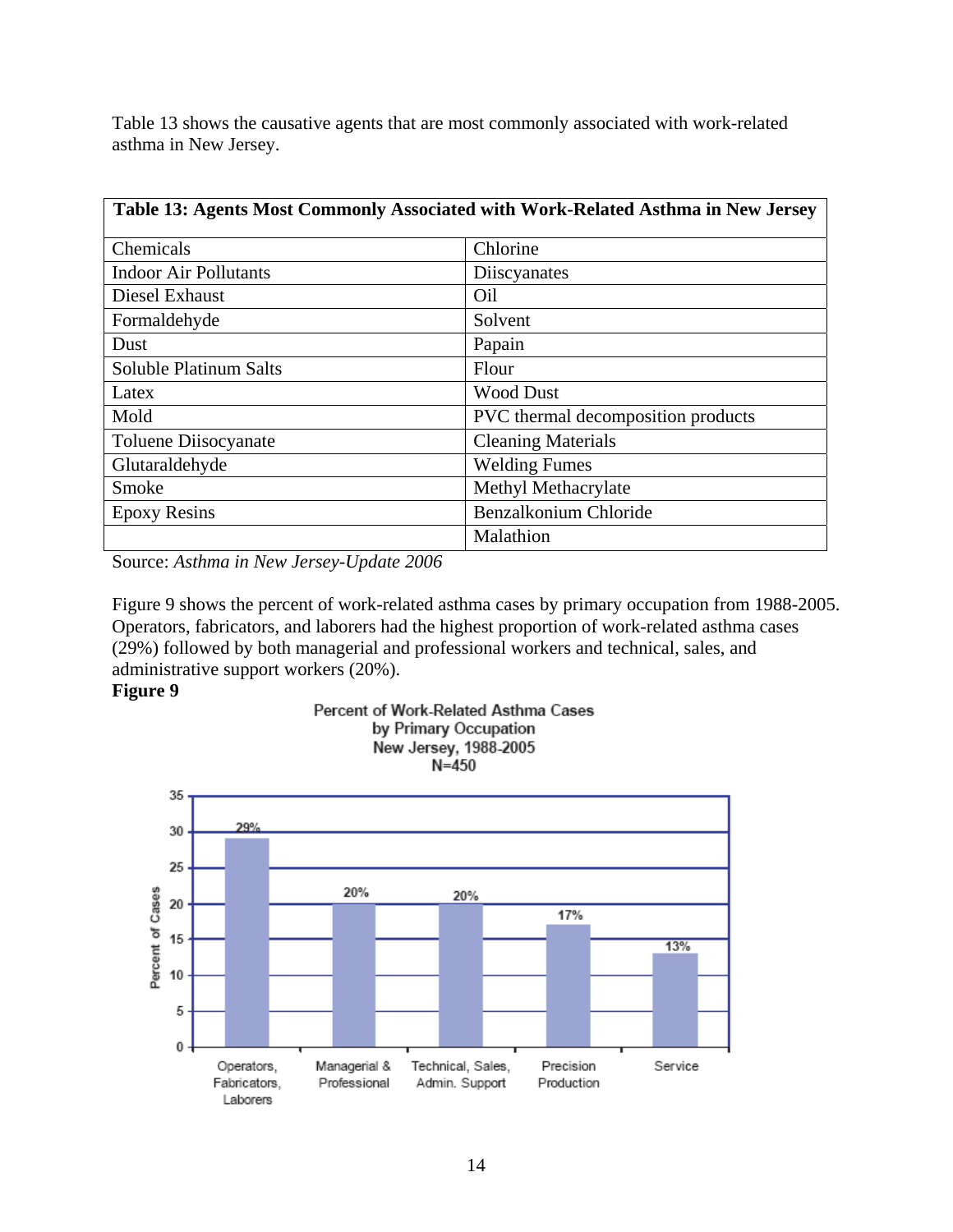#### **Conclusions**

Hospital discharge data, which serves as an indicator of population-based asthma morbidity for Cape May County indicates that nationwide and statewide trends in asthma morbidity hold true for the County in that:

- Children under 5 have the highest asthma hospitalization rates in the County,
- Females have a higher asthma hospitalization rate than males, and
- Blacks and Hispanics have higher hospitalization rates than Whites and Asians.

Data for Cape May County from the SMART BRFSS administered to residents of Cape May County (sample obtained from Ocean City residents) indicate that 8.5% of adults in Cape May County had asthma in 2005 and 11.8% of Cape May County residents had ever had asthma. It is important to note that this prevalence data was obtained through self reports of a sample of the population.

#### *Healthy New Jersey 2010* objectives are to:

- 1) Reduce age-adjusted mortality from asthma per 100,000 standard population
- 2) Reduce annual hospital admission rates due to asthma per 100,000 population a. Target is 150/100,000
	- b. Endpoint is 100/100,000
- 3) Reduce annual hospital admission rate due to asthma per 100,000 children under age 5 years
	- a. Target for all races/ethnicities is 340/100,000
	- b. Endpoint is 200/100,000
	- c. New Jersey's rate is 600/100,000

The latest annual hospitalization rates, not broken down by age, indicate that Cape May County has an annual hospitalization rate of 161/100,000 residents and New Jersey as a whole has a hospitalization rate of 175/100,000 residents. These rates are from 2005 and show improvement, but the targets have yet to be met. It is interesting to note that the hospitalization rates for Cape May County were below the target in 2003 and 2004, but the rate of hospitalizations increased in 2005 to a rate above the *Healthy New Jersey 2010* target (Table 8). According to a state snapshot from the National Healthcare Quality Report, adult asthma hospitalization rates are decreasing while childhood asthma hospitalizations (all children 18 years and under) are increasing in New Jersey. *The Healthy New Jersey 2010* targets will be important to keep in mind in future planning for health services and health education regarding asthma triggers and disease management in Cape May County and well as throughout the State of New Jersey.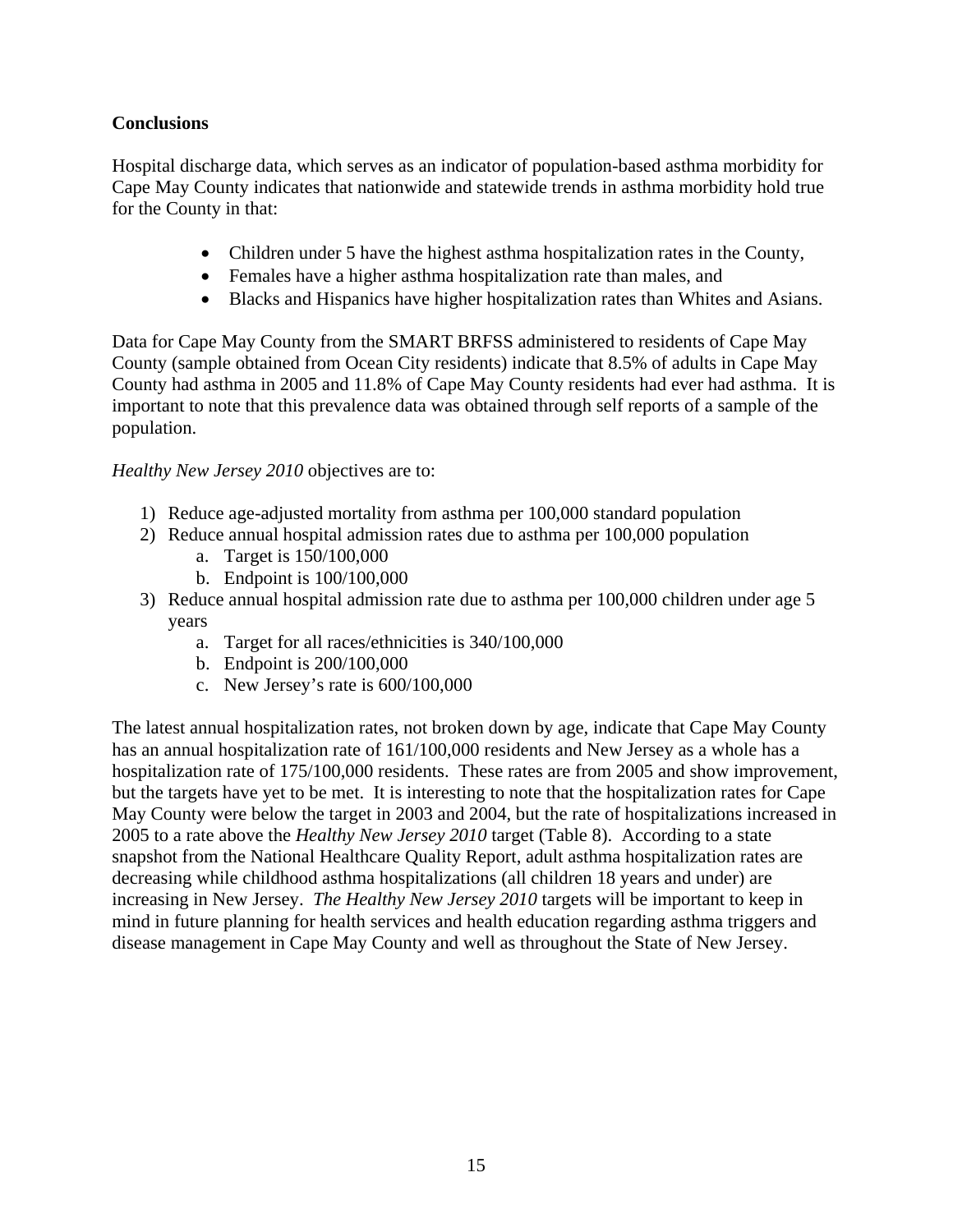#### **Websites for Various Asthma Resources (provided by the Pediatric/Adult Asthma Coalition of New Jersey):**

http://www.state.nj.us/health/fhs/asthma.shtml

(New Jersey Department of Health and Senior Services Asthma resources)

http://www.state.nj.us/health/fhs/asthma/asthma\_action.shtml

- o Asthma management plan to give to parents to fill out for their child
- o Brochure on the various warning signs of asthma attacks an instructions on what to do

http://www.nhlbi.nih.gov/health/dci/Diseases/Asthma/Asthma\_WhatIs.html (National Heart, Lung and Blood Institute-Asthma Management Model System)

Http://www.hhs.gov/news/press/2001pres/01fsasthma.html (US Department of Health & Human Services Fact Sheet)

Http://www.idph.state.il.us/public/hb/hbasthma.htm (Illinois Department of Public Health- What is Asthma?)

Http://www.getasthmahelp.com/ (Michigan Asthma Communication Network)

Http://www.pediatric-asthma.org/

(A virtual journal for Specialists in Pediatric Asthma)

Http://www.allergy.mcg.edu (AstraZeneca– Nationwide Asthma Screening Programs)

Http://www.asthma.umich.edu/resourcebank

(The Resource Bank is an interactive database of information about asthma tools and materials)

Http://www.glaxowellcome.com.sa/commprog/fob.htm (Glaxowellcome "Freedom of Breath" Patient Education Program)

www.rx4nj.org (A site designed to help you find patient assistance programs for which you may qualify)

http://www.dph.state.ct.us/BRS/EOHA/New\_asthma/Day\_Care\_WEB.pdf (Connecticut Department of Health, Managing Asthma in Connecticut Child Care Facilities Resource Guide)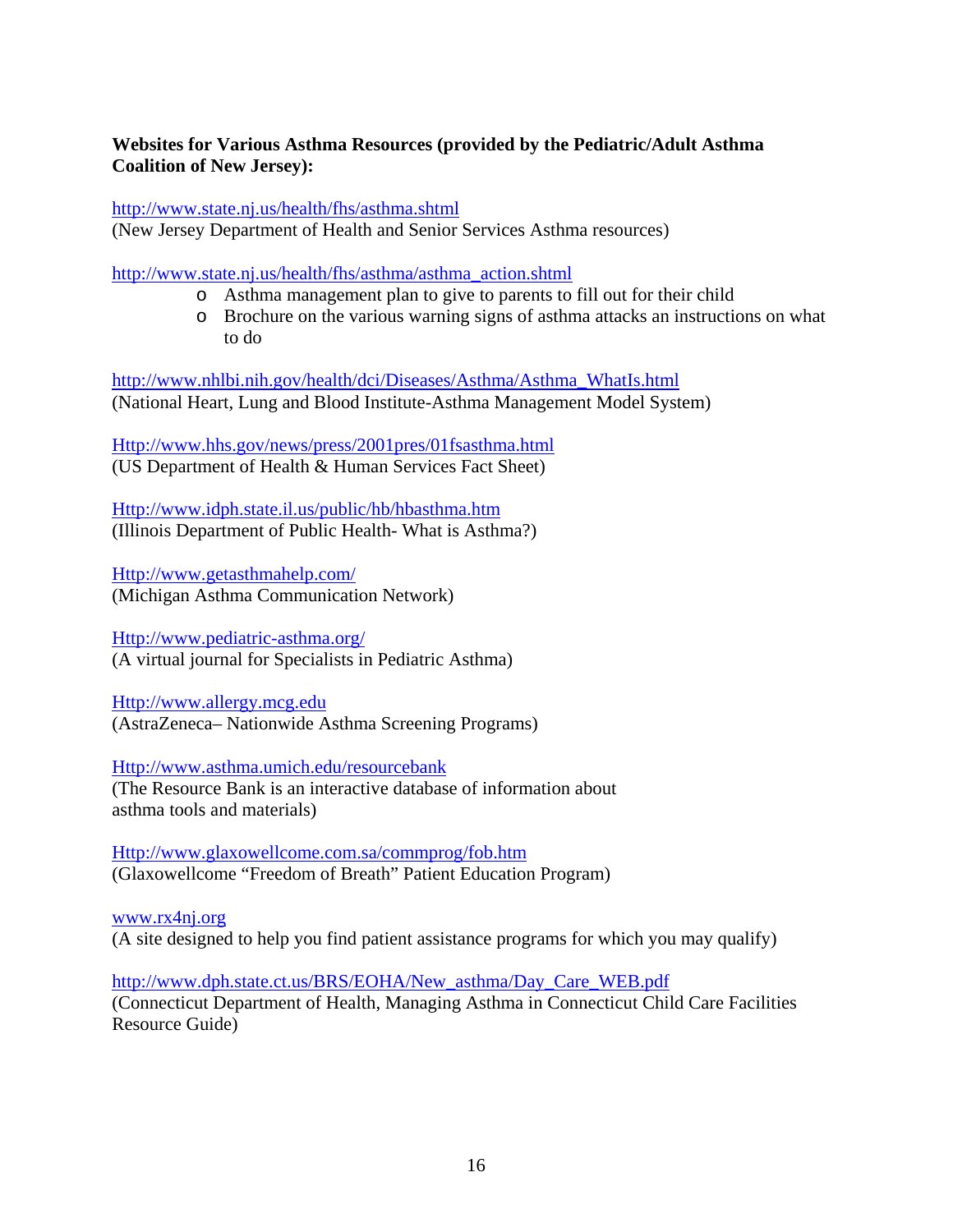http://www.asthmacontrol.com/ (Know your asthma score/Asthma Control Test)

#### **Asthma & Schools**

http://www.healthyschools.org/guides\_materials.html (Healthy Schools Network - Environmental health practices for schools)

Http://www.SchoolAsthmaAllergy.com (Schering Key– Useful Tools for School Nurses)

http://www.schoolasthmaallergy.com/2002-2003/sections/toolkit/tools\_nurses/index.html (Useful Asthma Management Tools for School Nurses)

Http://www.epa.gov/iaq/schools/index.html

(Environmental Protection Agency-Managing Asthma in the School Environment with information about the EPA program - "IAQ Tools for Schools")

Http://asthmaandschools.org (Asthma&Schools-Linking teachers, administrators, & others with asthma resources)

Http://www.nhlbi.nih.gov/health/prof/lung/asthma/school/index.htm (National Institute of Health, National Heart, Lung, Blood Institute: Asthma Awareness)

H.R. 2023 - "Asthmatic School-children's Treatment and Health Management Act of 2004" http://frwebgate.access.gpo.gov/cgi-

bin/getdoc.cgi?dbname=108\_cong\_bills&docid=f:h2023enr.txt.pdf

(An Act to give preference regarding States that require schools to allow students to self administer medication to treat the student's asthma or anaphylaxis and for other purposes)

http://www.ncsl.org/programs/environ/envhealth/asthma.cfm

(National Conference of State Legislatures - State asthma legislation throughout the United States)

#### **Statistics**

http://www.state.nj.us/health/chs/monthlyfactsheets/asthma0405.pdf (NJ Department of Health and Senior Services asthma fact sheet)

Http://www.aafa.org/templ/display.cfm?id=67 (Asthma and Allergy Foundation – Costs of Asthma in America)

Http://www.mdch.state.mi.us/pha/epi/esd/asthma/ (Michigan Division of Epidemiology - Asthma Facts and Statistics)

Http://www.hhs.gov/news/press/2001pres/01fsasthma.html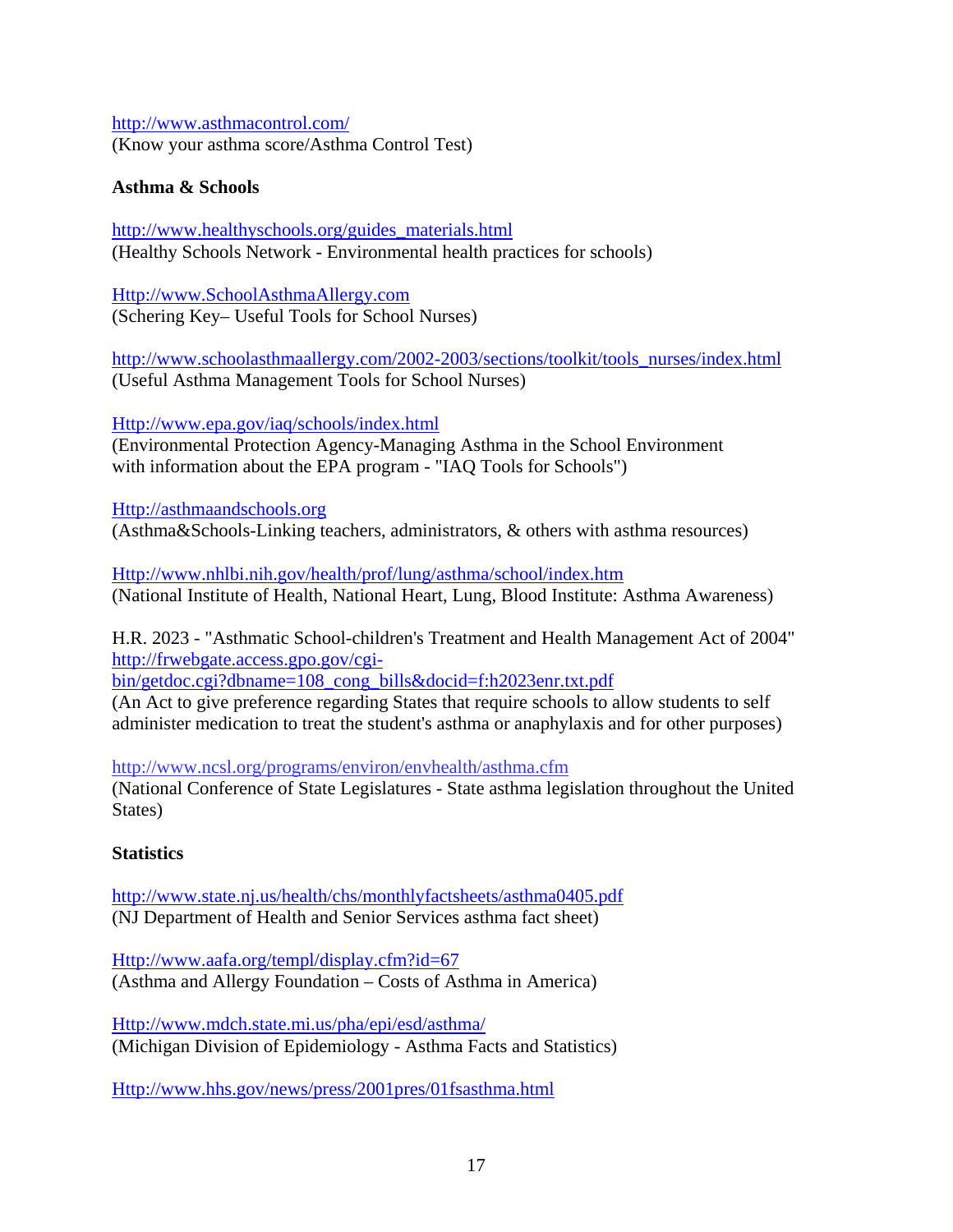(US Department of Health and Human Services - Addresses the Growing Problem of Asthma)

http://www.state.nj.us/health/fhs/asthma.pdf (NJ Department of Health and Senior Services Report on Asthma in NJ, Feb, 03)

Http://www.aspe.hhs.gov/sp/asthma/index.htm (Action Against Asthma: A Strategic Plan for the Dept of Health and Human Services)

Http://www.oshd.org/asthma (Oregon Health Division: Asthma Facts and Information)

Http://www.healthri.org/disease/asthma/home.htm (Rhode Island Department of Health: Asthma Control Program)

Http://www.hhs.gov/news/press/2001pres/01fsasthma.html (U.S. Department of Health and Human Services)

Http://www.cdc.gov/nchs/nvss.htm (National Center for Health Statistics)

#### **Managing Environmental Factors**

www.rcre.rutgers.edu/presentations/presentation.asp?id=53

(An online presentation, with spoken narrative, on Controlling Asthma. It tells what the disease is, what 'triggers' asthma attacks and how to manage triggers, and discusses behavioral aspects of asthma – What role patients need to play if they are to get control of this disease, and what they should expect from their doctors. This presentation is available in English and Spanish.)

http://www.healthyschools.org/guides\_materials.html (Healthy Schools Network - Environmental health practices for schools)

Http://www.noattacks.org (Environmental Protection Agency - Keys to Preventing Your Child's Attacks)

Http://www.epa.gov/iaq/ (Environmental Protection Agency- Indoor Air Quality)

www.epa.gov/espanol (Environmental Protection Agency - New Spanish website

Http://www.pollen.com (Local Pollen Reports and Forecasts)

Http://www.state.nj.us/dep/airmon/

(New Jersey Department of Environmental Protection – Up-to-the-minute reports on ozone levels and other environmental factors affecting our air quality)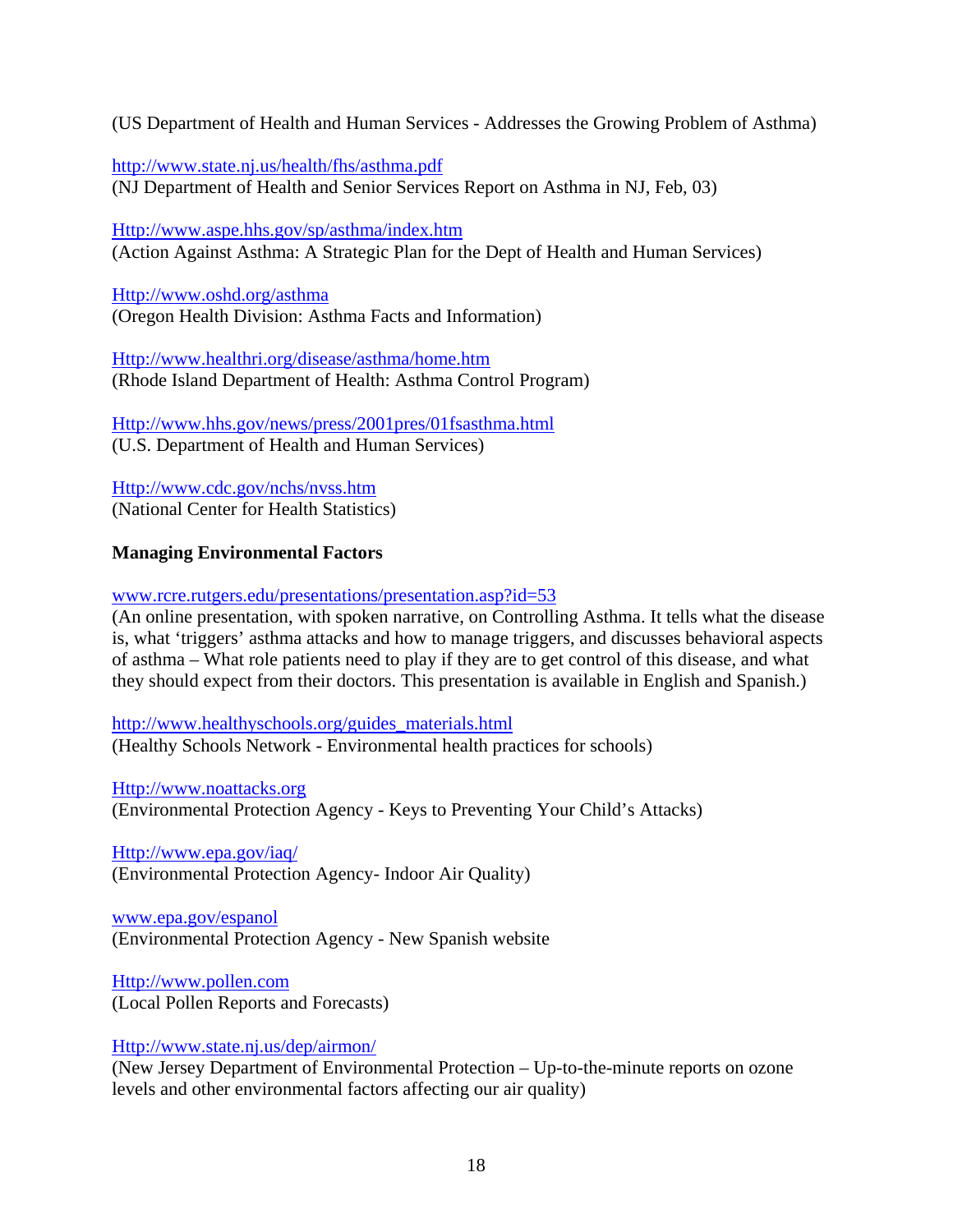Http://www.cdc.gov/nceh/airpollution/asthma (CDC- Air pollution and Respiratory Health)

Http://www.healthylives.com/asthma.html (GlaxoSmithKline – Includes Local Pollen Count)

Http://www.checnet.org/healthehouse

(CHEC- basic tips on how to minimize effects of harmful chemicals found in home)

www.stopthesoot.org

From the NJ Department of Environmental Protection - Initiative to reduce harmful diesel soot during the next decade

Urban Indoor Air Quality Walk Through Video - the EPA Indoor Air Quality Tools for Schools Walkthrough Video Assessment. This module is directed towards schools in city environments.